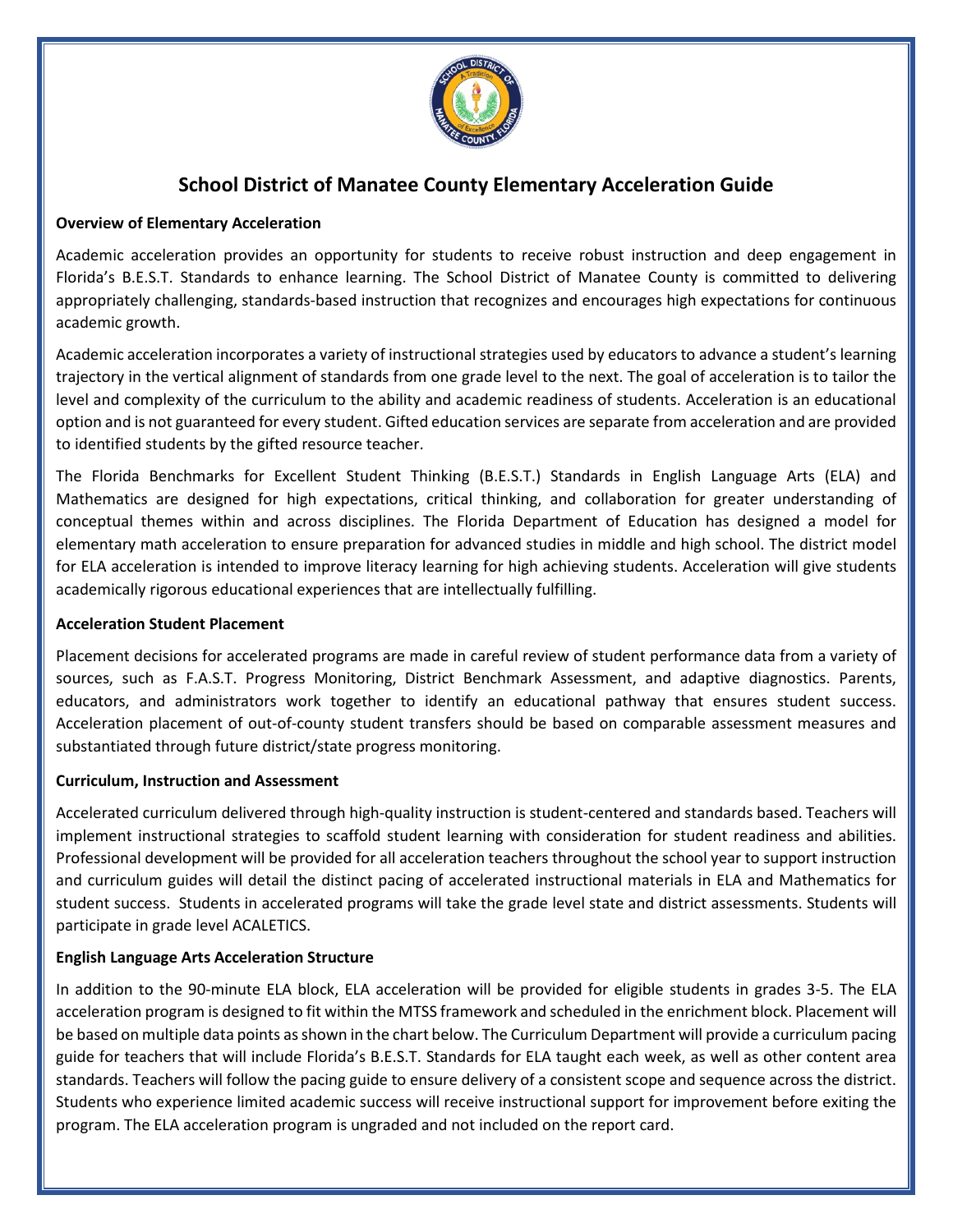#### **English Language Arts Acceleration Instructional Materials**

# Junior Great Books

- Shared inquiry method of learning with high-quality texts from a range of cultures, time periods, and genres
- Close reading activities that include textual analysis, deepening thinking through discussion, and written responses to texts
- Engages all students in higher-level reading, thinking, writing, and discussion

Document-Based Questions (DBQ) Project

- Units are interdisciplinary (history, literature, civics, science, and math) and include complex text, an overarching question, a contextual background essay, and primary and secondary sources
- Teaches students about evidence-based arguments and to write coherent multi-paragraph essays

• Connects elementary social studies curriculum to middle and high school through a vertical integration Benchmark Advance Research and Inquiry Projects

• Connect to topics being taught during core ELA block and ensure that students acquire deeper knowledge of topics and learn research skills

|                                                                                                                                 | Grade 3                                                                                                              | Grade 4                           | Grade 5                           |  |  |  |  |
|---------------------------------------------------------------------------------------------------------------------------------|----------------------------------------------------------------------------------------------------------------------|-----------------------------------|-----------------------------------|--|--|--|--|
| <b>Beginning of Year</b>                                                                                                        | i-Ready Grade 2 Spring Diagnostic Overall                                                                            | Grade 3 ELA FSA:                  | Grade 4 ELA FSA:                  |  |  |  |  |
| <b>Placement Criteria</b>                                                                                                       | Scale Score 590 or above                                                                                             | High Level 3 Scale Scores 310-314 | High Level 3 Scale Scores 320-324 |  |  |  |  |
|                                                                                                                                 | AND/OR                                                                                                               | All Level 4                       | All Level 4                       |  |  |  |  |
|                                                                                                                                 | District Grade 2 ELA Quarter 4 Benchmark:                                                                            | All Level 5                       | All Level 5                       |  |  |  |  |
|                                                                                                                                 | Level 3 Scale Scores 310-314                                                                                         |                                   |                                   |  |  |  |  |
|                                                                                                                                 | All Level 4                                                                                                          |                                   |                                   |  |  |  |  |
|                                                                                                                                 | All Level 5                                                                                                          |                                   |                                   |  |  |  |  |
| During the Year                                                                                                                 | Grade 3 ELA F.A.S.T.*                                                                                                | Grade 4 ELA F.A.S.T.*             | Grade 5 ELA F.A.S.T.*             |  |  |  |  |
| Criteria for:                                                                                                                   | AND/OR                                                                                                               | <b>AND/OR</b>                     | AND/OR                            |  |  |  |  |
| • Exiting a student                                                                                                             | District Grade 3 ELA Quarterly Benchmark*                                                                            | District Grade 4 ELA Quarterly    | District Grade 5 ELA Quarterly    |  |  |  |  |
| • Adding students                                                                                                               |                                                                                                                      | Benchmark*                        | Benchmark*                        |  |  |  |  |
| • Students new to                                                                                                               |                                                                                                                      |                                   |                                   |  |  |  |  |
| district                                                                                                                        |                                                                                                                      |                                   |                                   |  |  |  |  |
| <b>Resources</b>                                                                                                                | Instructional materials for all acceleration classes will include Junior Great Books, Document Based Questions (DBQ) |                                   |                                   |  |  |  |  |
|                                                                                                                                 | Project, and Inquiry and Research Projects from Benchmark Advance. Pacing guides by grade level will be provided to  |                                   |                                   |  |  |  |  |
|                                                                                                                                 | teachers from the Curriculum Department.                                                                             |                                   |                                   |  |  |  |  |
| Assessment                                                                                                                      | All students participating in ELA acceleration instruction will take their current grade level state assessments.    |                                   |                                   |  |  |  |  |
| FSA mid-level 3 may be used for placement (as needed) along with other indicators that show student readiness for acceleration. |                                                                                                                      |                                   |                                   |  |  |  |  |
| Grade 2 ELA Quarter 4 Benchmark Mid-Level Scale Scores 305-309 (for placement criteria in 3rd)<br>$\bullet$                     |                                                                                                                      |                                   |                                   |  |  |  |  |
| Grade 3 ELA FSA Mid-Level Scale Scores 305-309 (for placement criteria in 4 <sup>th</sup> )                                     |                                                                                                                      |                                   |                                   |  |  |  |  |

# Criteria for ELA Placement in Acceleration Program

Grade 4 ELA FSA Mid-Level Scale Scores 315-319 (for placement criteria in 5<sup>th</sup>)

Achievement Level Criteria TBD